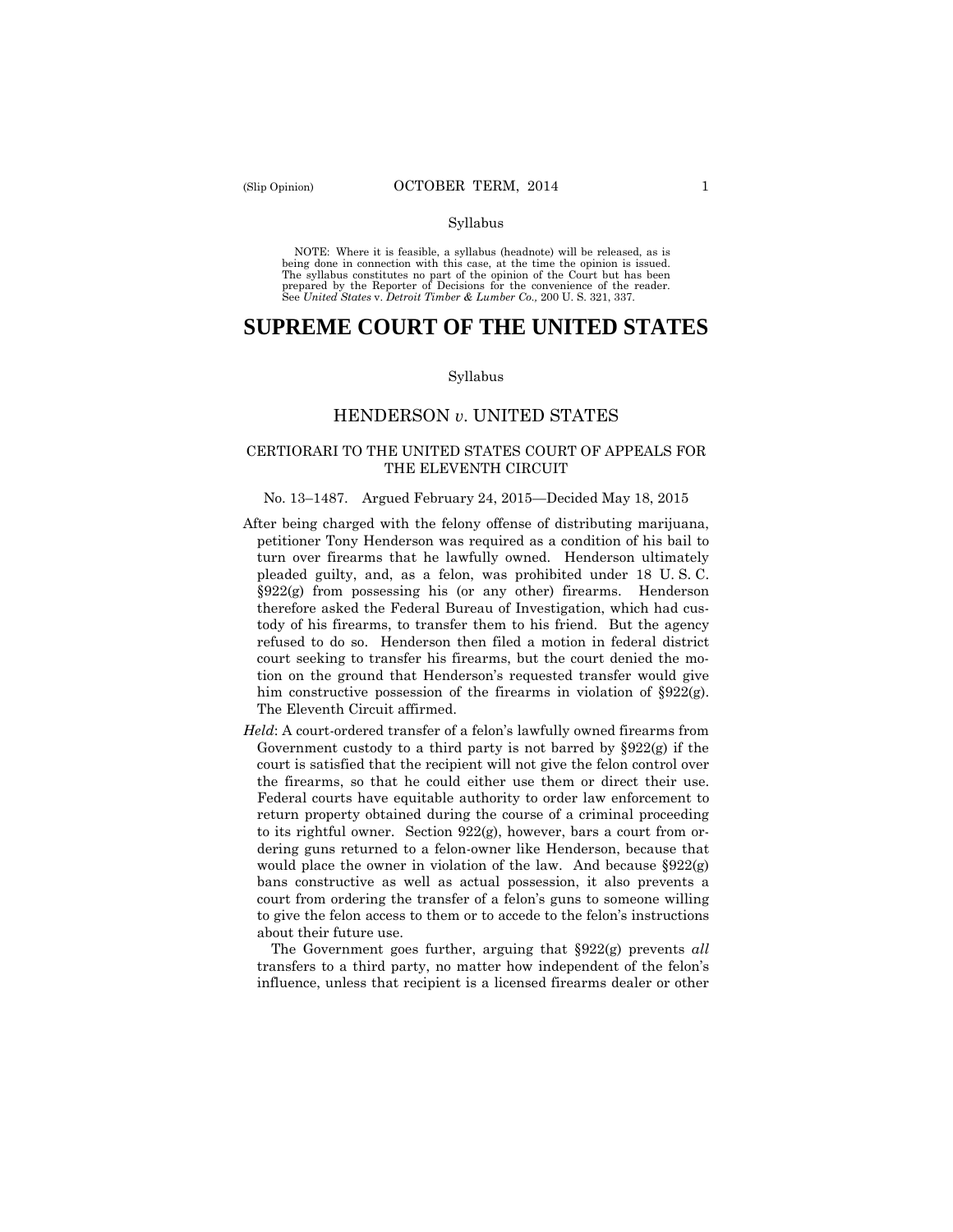#### Syllabus

third party who will sell the guns on the open market. But that view conflates possession, which §922(g) prohibits, with an owner's right merely to alienate his property, which it does not. After all, the Government's reading of §922(g) would prohibit a felon from disposing of his firearms even when he would lack any control over and thus not possess them before, during, or after the disposition. That reading would also extend §922(g)'s scope far beyond its purpose; preventing a felon like Henderson from disposing of his firearms, even in ways that guarantee he never uses them again, does nothing to advance the statute's goal of keeping firearms away from felons. Finally, the Government's insistence that a felon cannot select a third-party recipient over whom he exercises no influence fits poorly with its concession that a felon may select a firearms dealer or third party to sell his guns. The Government's reading of  $\S 922(g)$  is thus overbroad.

Accordingly, a court may approve the transfer of a felon's guns consistently with  $\S 922(g)$  if, but only if, the recipient will not grant the felon control over those weapons. One way to ensure that result is to order that the guns be turned over to a firearms dealer, himself independent of the felon's control, for subsequent sale on the open market. But that is not the only option; a court, with proper assurances from the recipient, may also grant a felon's request to transfer his guns to a person who expects to maintain custody of them. Either way, once a court is satisfied that the transferee will not allow the felon to exert any influence over the firearms, the court has equitable power to accommodate the felon's transfer request. Pp. 3–8.

555 Fed. Appx. 851, vacated and remanded.

KAGAN, J., delivered the opinion for a unanimous Court.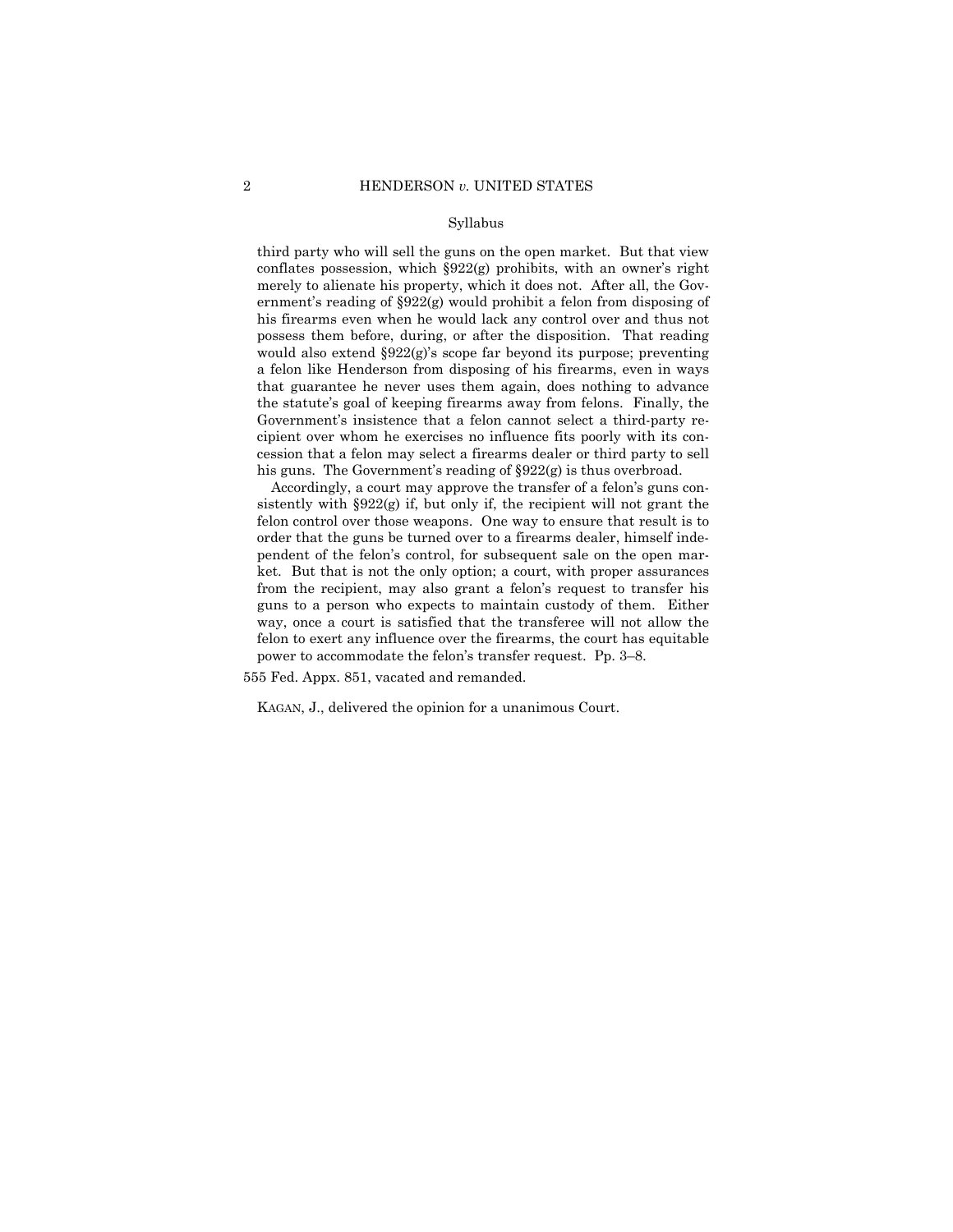preliminary print of the United States Reports. Readers are requested to notify the Reporter of Decisions, Supreme Court of the United States, Wash- ington, D. C. 20543, of any typographical or other formal errors, in order that corrections may be made before the preliminary print goes to press. NOTICE: This opinion is subject to formal revision before publication in the

# $\frac{1}{2}$  ,  $\frac{1}{2}$  ,  $\frac{1}{2}$  ,  $\frac{1}{2}$  ,  $\frac{1}{2}$  ,  $\frac{1}{2}$  ,  $\frac{1}{2}$ **SUPREME COURT OF THE UNITED STATES**

#### $\frac{1}{2}$  ,  $\frac{1}{2}$  ,  $\frac{1}{2}$  ,  $\frac{1}{2}$  ,  $\frac{1}{2}$  ,  $\frac{1}{2}$ No. 13–1487

# TONY HENDERSON, PETITIONER *v.* UNITED STATES

# ON WRIT OF CERTIORARI TO THE UNITED STATES COURT OF APPEALS FOR THE ELEVENTH CIRCUIT

#### [May 18, 2015]

## JUSTICE KAGAN delivered the opinion of the Court.

Government agencies sometimes come into possession of firearms lawfully owned by individuals facing serious criminal charges. If convicted, such a person cannot recover his guns because a federal statute, 18 U. S. C.  $\S 922(g)$ , prohibits any felon from possessing firearms. In this case, we consider what §922(g) allows a court to do when a felon instead seeks the transfer of his guns to either a firearms dealer (for future sale on the open market) or some other third party. We hold that §922(g) does not bar such a transfer unless it would allow the felon to later control the guns, so that he could either use them or direct their use.

I

 §§841(a)(1), (b)(1)(D). A Magistrate Judge required that The Federal Government charged petitioner Tony Henderson, then a U. S. Border Patrol agent, with the felony offense of distributing marijuana. See 21 U. S. C. Henderson surrender all his firearms as a condition of his release on bail. Henderson complied, and the Federal Bureau of Investigation (FBI) took custody of the guns.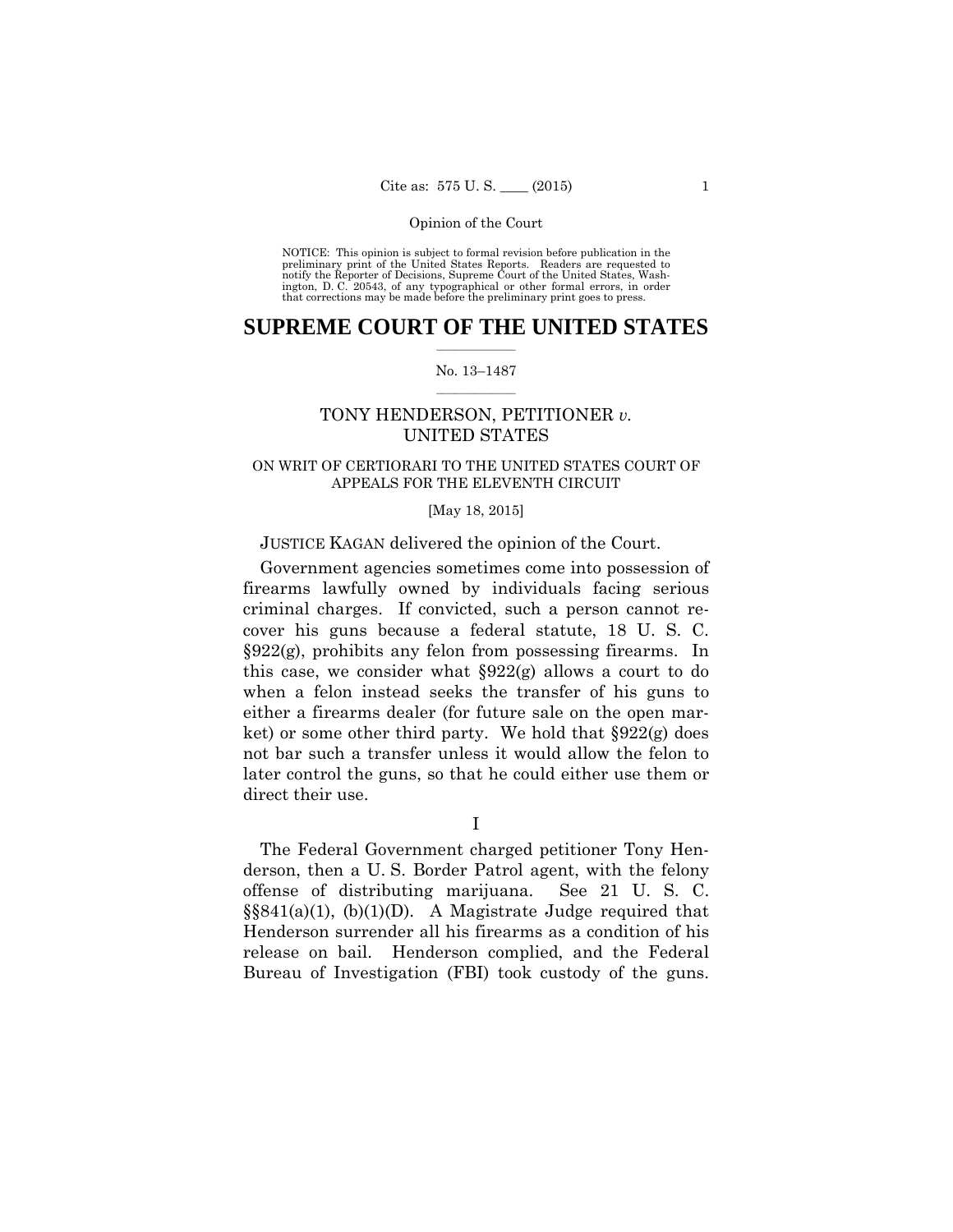Soon afterward, Henderson pleaded guilty to the distribution charge; as a result of that conviction, §922(g) prevents him from legally repossessing his firearms.

Following his release from prison, Henderson asked the FBI to transfer the guns to Robert Rosier, a friend who had agreed to purchase them for an unspecified price. The FBI denied the request. In a letter to Henderson, it explained that "the release of the firearms to [Rosier] would place you in violation of  $[\S 922(g)]$ , as it would amount to constructive possession" of the guns. App. 121.

Henderson then returned to the court that had handled his criminal case to seek release of his firearms. Invoking the court's equitable powers, Henderson asked for an order directing the FBI to transfer the guns either to his wife or to Rosier. The District Court denied the motion, concluding (as the FBI had) that Henderson could not "transfer the firearms or receive money from their sale" without "constructive<sup>[ly]</sup> possessi<sup>[ng]"</sup> them in violation of §922(g). No. 3:06–cr–211 (MD Fla., Aug. 8, 2012), App. to Pet. for Cert. 5a–6a, 12a. The Court of Appeals for the Eleventh Circuit affirmed on the same ground, reasoning that granting Henderson's motion would amount to giving a felon "constructive possession" of his firearms. 555 Fed. Appx. 851, 853 (2014) (*per curiam*).1

——————

 request the return of bomb-making materials). But Henderson's felony <sup>1</sup>The Court of Appeals added that Henderson's "equitable argument rings hollow" because a convicted felon has "unclean hands to demand return [or transfer] of his firearms." 555 Fed. Appx., at 854. That view is wrong, as all parties now agree. See Brief for Petitioner 35–39; Brief for United States 31, n. 8; Tr. of Oral Arg. 33, 42. The unclean hands doctrine proscribes equitable relief when, but only when, an individual's misconduct has "immediate and necessary relation to the equity that he seeks." *Keystone Driller Co.* v. *General Excavator Co.*, 290 U. S. 240, 245 (1933). The doctrine might apply, for example, if a felon requests the return or transfer of property used in furtherance of his offense. See, *e.g.*, *United States* v. *Kaczynski*, 551 F. 3d 1120, 1129– 1130 (CA9 2009) (holding that the Unabomber had unclean hands to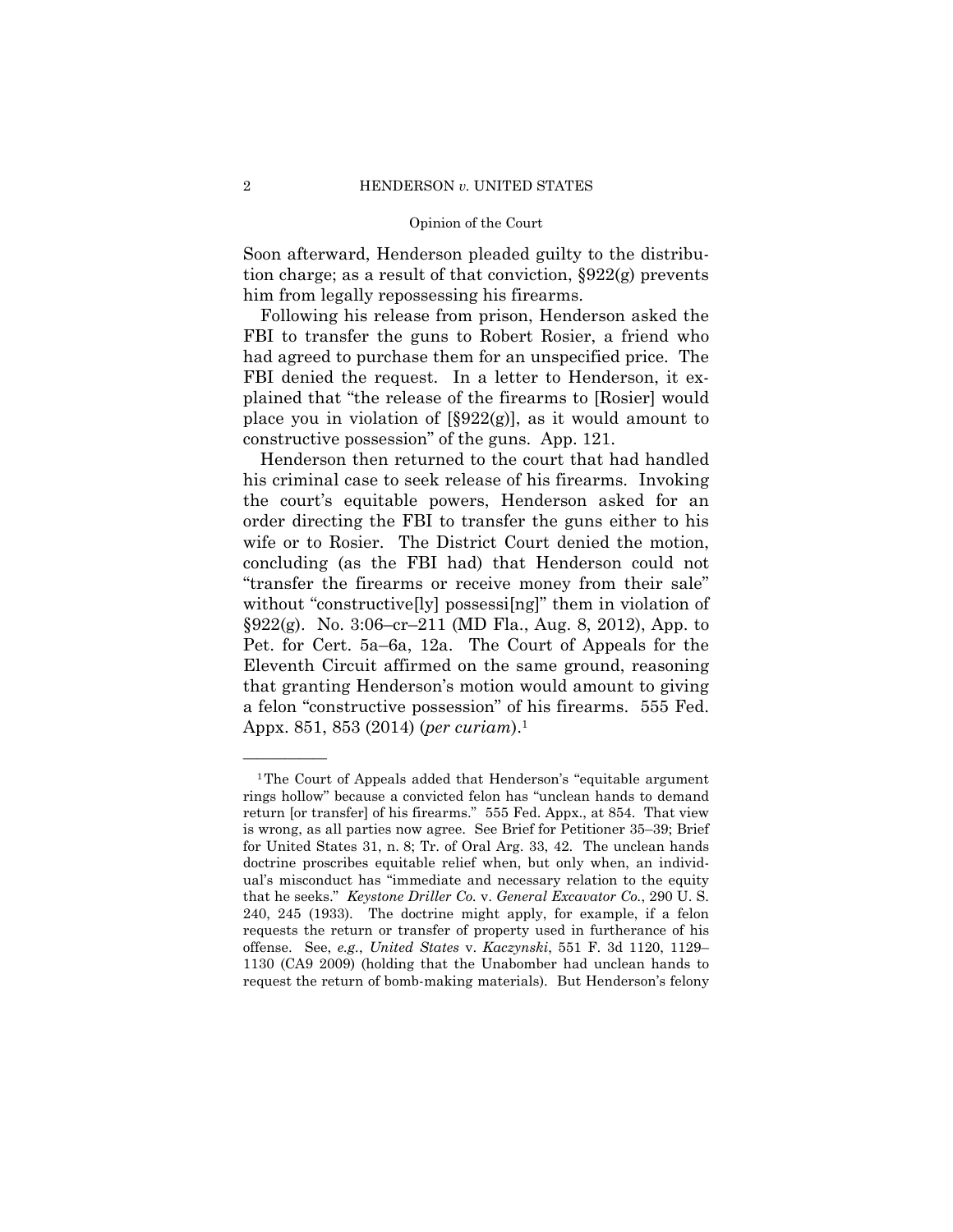We granted certiorari, 574 U.S.  $\_\_$  (2014), to resolve a circuit split over whether, as the courts below held, §922(g) categorically prohibits a court from approving a convicted felon's request to transfer his firearms to another person.2 We now vacate the decision below.

# II

A federal court has equitable authority, even after a criminal proceeding has ended, to order a law enforcement agency to turn over property it has obtained during the case to the rightful owner or his designee. See, *e.g.*, *United States* v. *Martinez*, 241 F. 3d 1329, 1330–1331 (CA11 2001) (citing numerous appellate decisions to that effect); Tr. of Oral Arg. 41 (Solicitor General agreeing). Congress, however, may cabin that power in various ways. As relevant here, §922(g) makes it unlawful for any person convicted of a felony to "possess in or affecting commerce[ ] any firearm or ammunition." That provision prevents a court from instructing an agency to return guns in its custody to a felon-owner like Henderson, because that would place him in violation of the law. The question here is how §922(g) affects a court's authority to instead direct the transfer of such firearms to a third party.

Section 922(g) proscribes possession alone, but covers possession in every form. By its terms, §922(g) does not prohibit a felon from *owning* firearms. Rather, it interferes with a single incident of ownership—one of the proverbial sticks in the bundle of property rights—by pre-

——————

conviction had nothing to do with his firearms, so the unclean hands rule has no role to play here. 2Compare 555 Fed. Appx. 851, 853–854 (CA11 2014) (*per curiam*)

<sup>(</sup>case below) (holding that §922(g) bars any transfer); *United States* v. *Felici*, 208 F. 3d 667, 670 (CA8 2000) (same), with *United States* v. *Zaleski*, 686 F. 3d 90, 92–94 (CA2 2012) (holding that §922(g) permits some transfers); *United States* v. *Miller*, 588 F. 3d 418, 419–420 (CA7 2009) (same).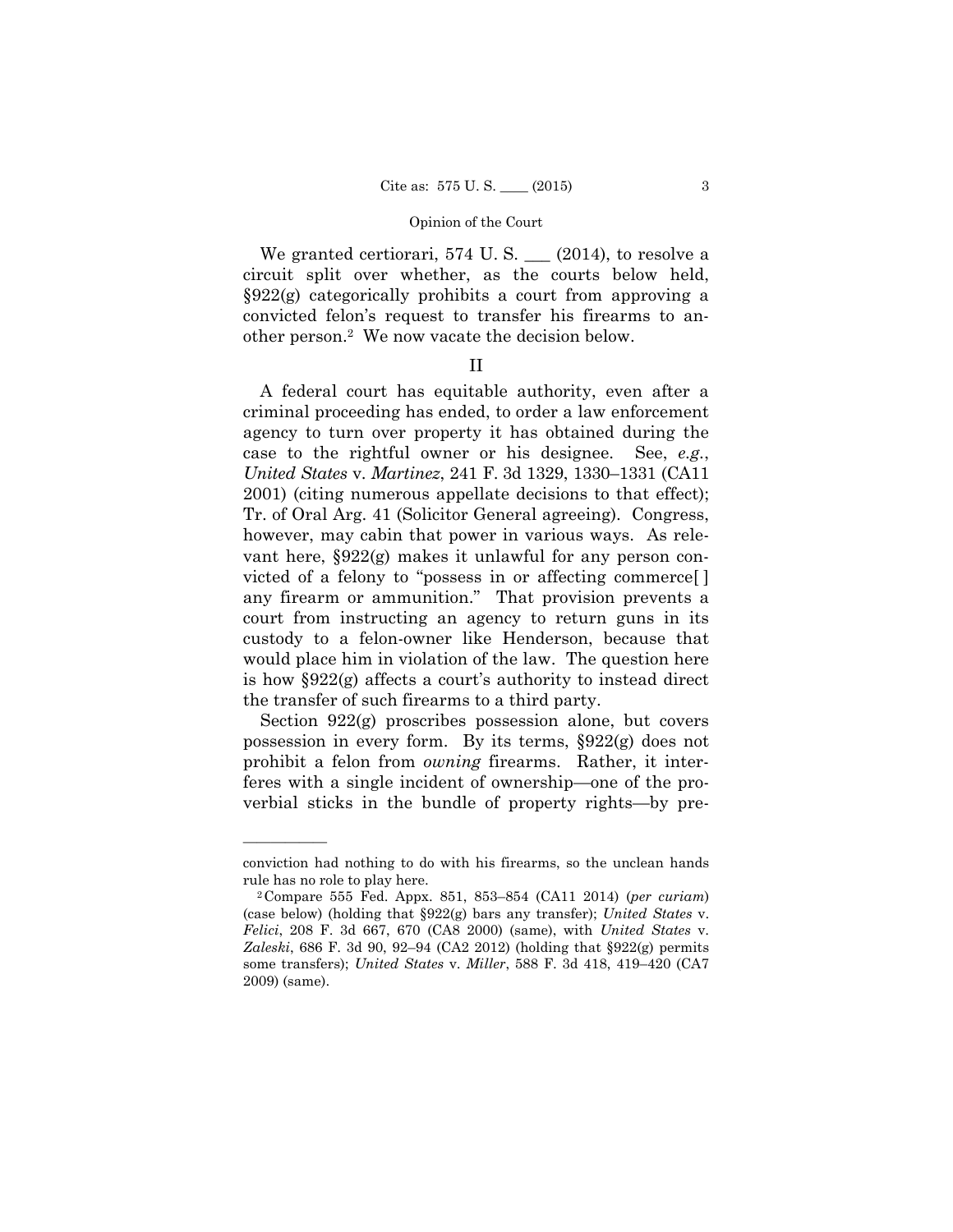venting the felon from knowingly *possessing* his (or another person's) guns. But that stick is a thick one, encompassing what the criminal law recognizes as "actual" and "constructive" possession alike. 2A K. O'Malley, J. Grenig, & W. Lee, Federal Jury Practice and Instructions, Criminal §39.12, p. 55 (6th ed. 2009) (hereinafter O'Malley); see *National Safe Deposit Co.* v. *Stead*, 232 U. S. 58, 67 (1914) (noting that in "legal terminology" the word "possession" is "interchangeably used to describe" both the actual and the constructive kinds). Actual possession exists when a person has direct physical control over a thing. See Black's Law Dictionary 1047 (5th ed. 1979) (hereinafter Black's); 2A O'Malley §39.12, at 55. Constructive possession is established when a person, though lacking such physical custody, still has the power and intent to exercise control over the object. See Black's 1047; 2A O'Malley §39.12, at 55. Section 922(g) thus prevents a felon not only from holding his firearms himself but also from maintaining control over those guns in the hands of others.

That means, as all parties agree, that §922(g) prevents a court from ordering the sale or other transfer of a felon's guns to someone willing to give the felon access to them or to accede to the felon's instructions about their future use. See Brief for United States 23; Reply Brief 12. In such a case, the felon would have control over the guns, even while another person kept physical custody. The idea of constructive possession is designed to preclude just that result, "allow[ing] the law to reach beyond puppets to puppeteers." *United States* v. *Al-Rekabi*, 454 F. 3d 1113, 1118 (CA10 2006). A felon cannot evade the strictures of §922(g) by arranging a sham transfer that leaves him in effective control of his guns. And because that is so, a court may no more approve such a transfer than order the return of the firearms to the felon himself.

The Government argues that §922(g) prohibits still more—that it bars a felon, except in one circumstance,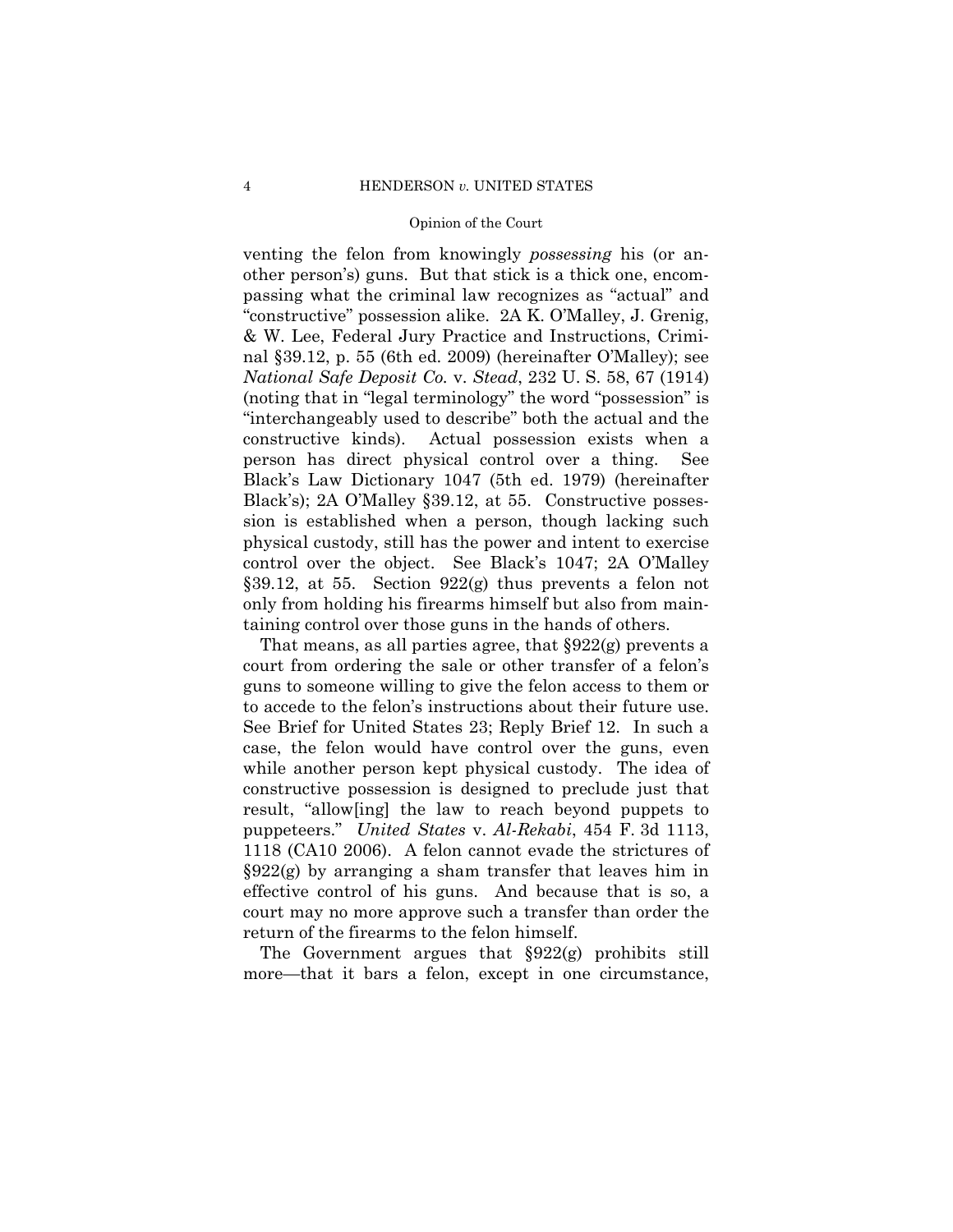from transferring his firearms to another person, no matter how independent of the felon's influence. According to the Government, a felon "exercises his right to control" his firearms, and thus violates §922(g)'s broad ban on possession, merely by "select[ing] the[ir] first recipient," because that choice "determine[s] who [will] (and who [will] not) next have access to the firearms." Brief for United States 24. And that remains so even if a felon never retakes physical custody of the guns and needs a court order to approve and effectuate the proposed transfer. The felon (so says the Government) still exerts enough sway over the guns' disposition to "have constructive possession" of them. *Id.*, at 25. The only time that is not true, the Government claims, is when a felon asks the court to transfer the guns to a licensed dealer or other party who will sell the guns for him on the open market. See *id.*, at 20–22; Tr. of Oral Arg. 18–21. Because the felon then does not control the firearms' final destination, the Government avers, he does not constructively possess them and a court may approve the transfer. See *ibid.* 

But the Government's theory wrongly conflates the right to possess a gun with another incident of ownership, which §922(g) does not affect: the right merely to sell or otherwise dispose of that item. Cf. *Andrus* v. *Allard*, 444 U. S. 51, 65–66 (1979) (distinguishing between entitlements to possess and sell property). Consider the scenario that the Government claims would violate §922(g). The felon has nothing to do with his guns before, during, or after the transaction in question, except to nominate their recipient. Prior to the transfer, the guns sit in an evidence vault, under the sole custody of law enforcement officers. Assuming the court approves the proposed recipient, FBI agents handle the firearms' physical conveyance, without the felon's participation. Afterward, the purchaser or other custodian denies the felon any access to or influence over the guns; the recipient alone decides where to store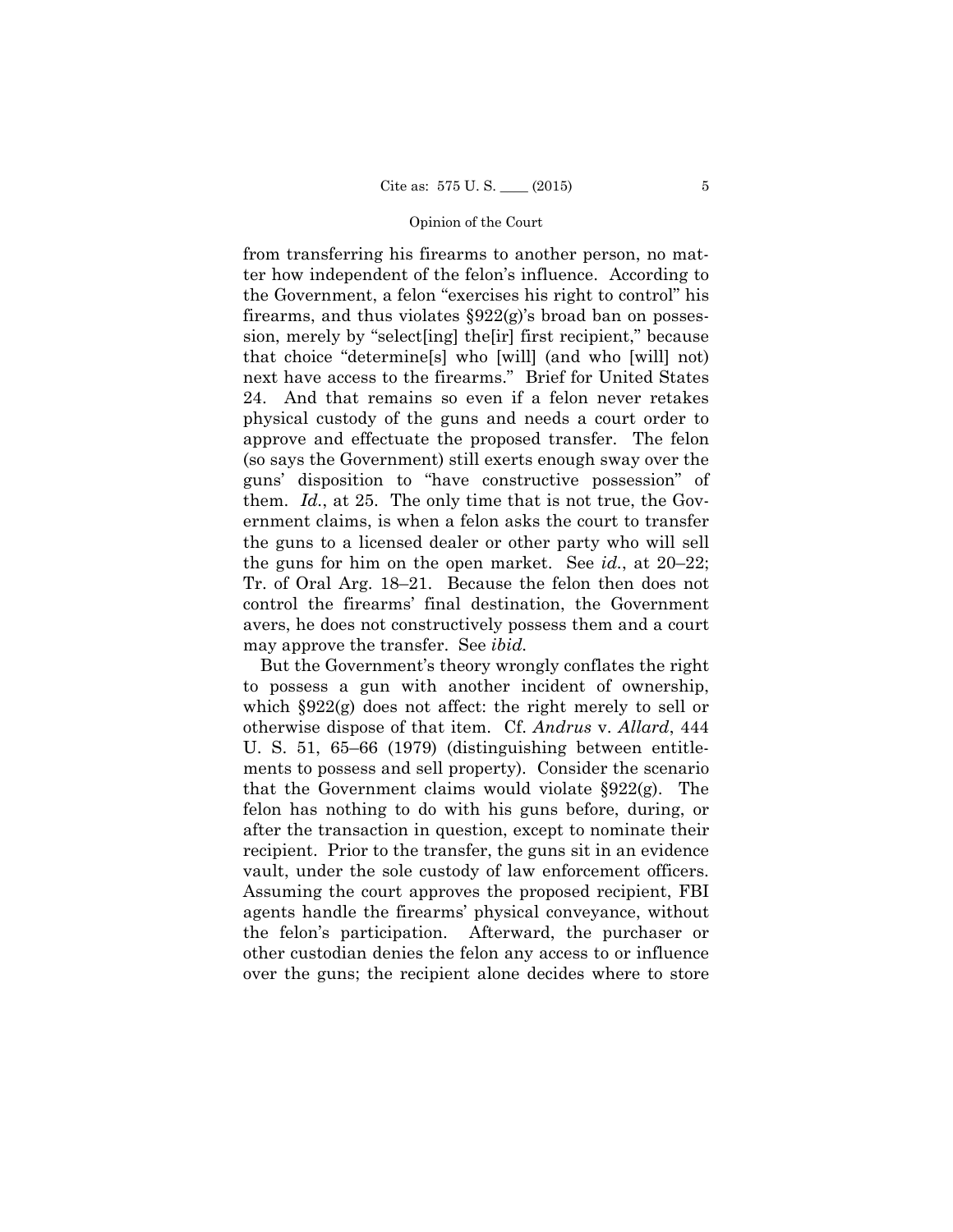them, when to loan them out, how to use them, and so on. In short, the arrangement serves only to divest the felon of his firearms—and even that much depends on a court's approving the designee's fitness and ordering the transfer to go forward. Such a felon exercises not a possessory interest (whether directly or through another), but instead a naked right of alienation—the capacity to sell or transfer his guns, unaccompanied by any control over them.<sup>3</sup>

The Government's view of what counts as "possession" would also extend  $\S 922(g)$ 's scope far beyond its purpose. Congress enacted that ban to keep firearms away from felons like Henderson, for fear that they would use those guns irresponsibly. See *Small* v. *United States*, 544 U. S. 385, 393 (2005). Yet on the Government's construction, §922(g) would prevent Henderson from disposing of his firearms even in ways that guarantee he never uses them again, solely because he played a part in selecting their

——————

 *Virciglio*, 441 F. 2d 1295, 1297–1298 (CA5 1971). But the facts in the 3The Government calls our attention to several cases in which courts have found constructive possession of firearms based on evidence that a felon negotiated and arranged a sale of guns while using a third party to make the physical handoff to the buyer. See, *e.g.*, *United States* v. *Nungaray*, 697 F. 3d 1114, 1116–1119 (CA9 2012); *United States* v. cited cases bear no similarity to those here. In each, the defendantfelon controlled the guns' movement both before and during the transaction at issue (and even was present at the delivery site). As the Government explains, the felon could "make a gun appear" at the time and place of his choosing and decide what would happen to it once it got there. Tr. of Oral Arg. 27. Indeed, he could have chosen to take the firearms for himself or direct them to someone under his influence. The felon's management of the sale thus exemplified, and served as evidence of, his broader command over the guns' location and use—the very hallmark of possession. But as just explained, that kind of control is absent when a felon can do no more than nominate an independent recipient for firearms in a federal agency's custody. The decisions the Government invokes thus have no bearing on this case; nor does our decision here, which addresses only §922(g)'s application to courtsupervised transfers of guns, prevent the Government from bringing charges under  $\S 922(g)$  in cases resembling those cited.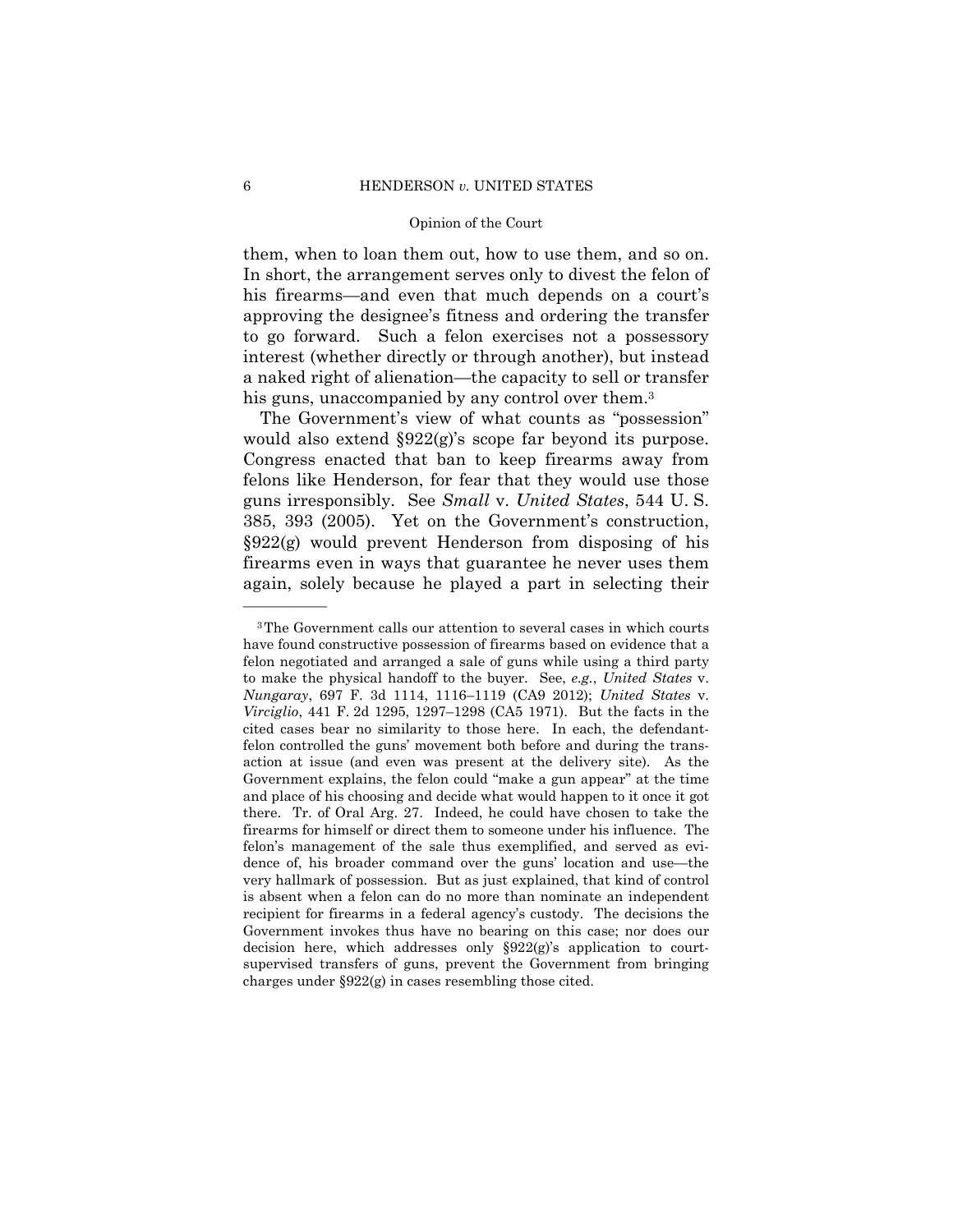transferee. He could not, for example, place those guns in a secure trust for distribution to his children after his death. He could not sell them to someone halfway around the world. He could not even donate them to a law enforcement agency. See Tr. of Oral Arg. 22. Results of that kind would do nothing to advance §922(g)'s purpose.

Finally, the Government's expansive idea of constructive possession fits poorly with its concession that a felon in Henderson's position may select a firearms dealer or other third party to sell his guns and give him the proceeds. After all, the felon chooses the guns' "first recipient" in that case too, deciding who "next ha[s] access to the firearms." Brief for United States 24; see *supra,* at 5. If (as the Government argues) that is all it takes to exercise control over and thus constructively possess an item, then (contrary to the Government's view) the felon would violate §922(g) merely by selecting a dealer to sell his guns. To be sure, that person will predictably convey the firearms to someone whom the felon does not know and cannot control: That is why the Government, as a practical matter, has no worries about the transfer. See Tr. of Oral Arg. 19–21. But that fact merely demonstrates how the Government's view of §922(g) errs in its focus in a case like this one. What matters here is *not* whether a felon plays a role in deciding where his firearms should go next: That test would logically prohibit a transfer even when the chosen recipient will later sell the guns to someone else. What matters instead is whether the felon will have the ability to use or direct the use of his firearms after the transfer. That is what gives the felon constructive possession.

Accordingly, a court facing a motion like Henderson's may approve the transfer of guns consistently with  $\S 922(g)$ if, but only if, that disposition prevents the felon from later exercising control over those weapons, so that he could either use them or tell someone else how to do so.